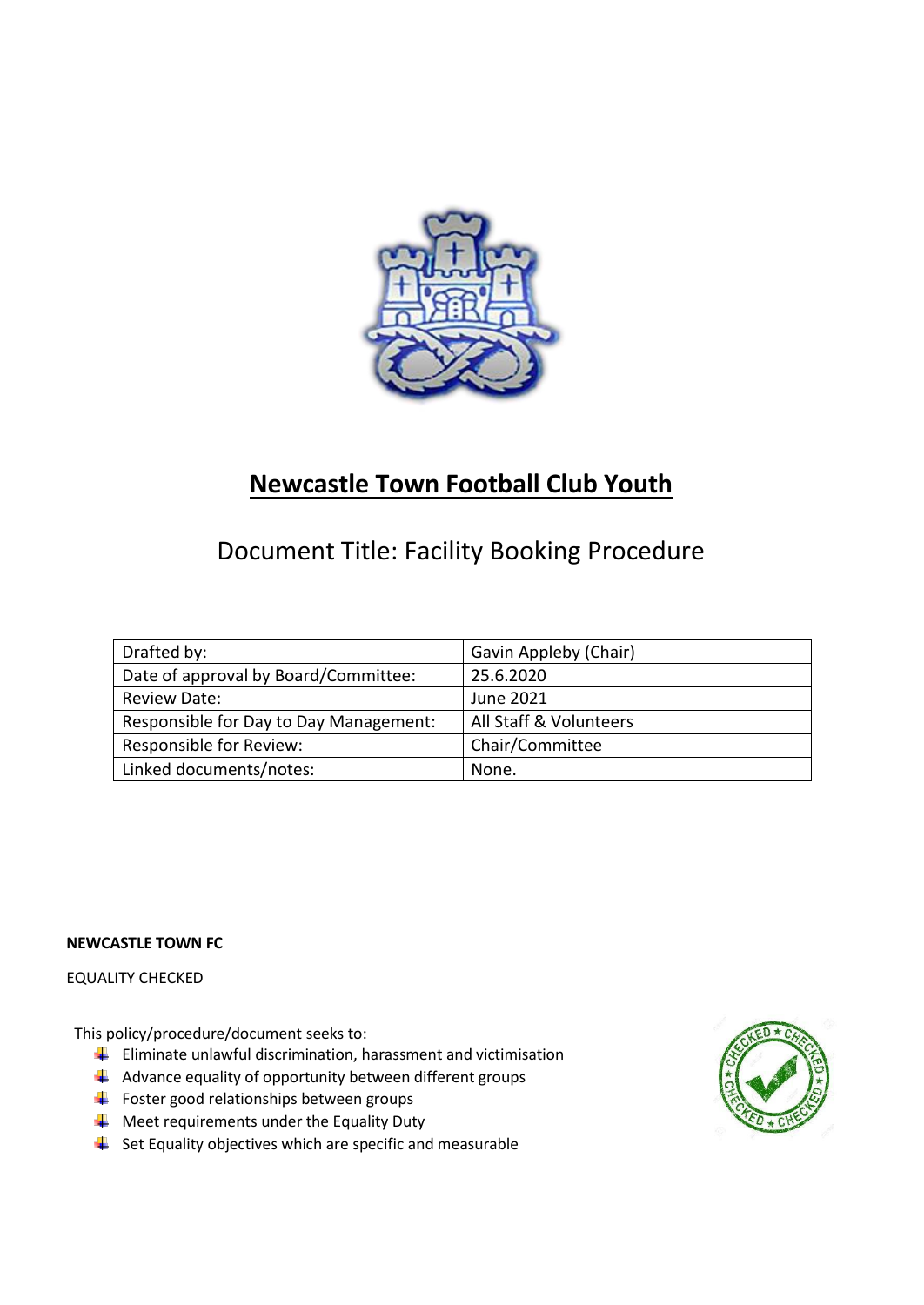### **Policy**

Newcastle Town Football Club have produced this policy in relation to the hire of the facility at Roe Lane Playing Fields, Roe Lane, Newcastle under Lyme, ST5 3PH. The facility is a 20-acre football and sporting site, which has football pitches, 14 changing rooms, a function room, and a gym.

### **Background**

The playing fields were council owned until 2016 when a 28 year lease was signed with Newcastle Town Football Club Youth to take over the running of the site. The site had been renovated in 2005 with a new pavilion and drainage for the football pitches. The site was part funded by Newcastle under Lyme Council and the Football Foundation, both of whom remain partners in the site.

In 2016, Newcastle Town Football Club Youth applied to convert the use of one outbuilding to turn it into a gym for the local community to use. The following period saw applications to Red Industries Community Landfill fund via Derbyshire Environmental Trust to gain funding for half of the equipment, which was granted and supported.

### **Risks**

Newcastle Town Football Club Youth will work to protect and act to protect all participants, students, employees, guests, and volunteers from all risks associated with hire of a facility.

#### **Booking Procedure and Terms & Conditions**

i. All applications for the hire of the premises must be made in writing. In all cases the application form should be returned at least 7 days prior to the date of hiring. The person in whose name the application is made shall be deemed to be the hirer for the purpose of these conditions. Where an organisation is named that organisation or club shall also be considered the hirer and shall be jointly and severally liable hereon with the person in whose name the application is made.

Email: [info@newcastletownfc.co](mailto:info@newcastletownfc.co) Phone: 01782 617993

- ii. Newcastle Town Football Club Youth reserves to itself, the right at any time to refuse or cancel the hire of the Premises. Newcastle Town Football Club Youth shall not be liable for any payment whatsoever either to the hirer or to any other person in respect of a claim for compensation or damage arising in any manner from the cancellation of any hire of the Premises.
- iii. Newcastle Town Football Club Youth will be in sole charge or opening and closing the facility, no hirer will have access to keys or equipment without a suitable member from the organisation providing.
- iv. Newcastle Town Football Club Youth shall not be responsible for any loss or damage suffered by or to the hirer or any other person as a result of any breakdown, leakage or accident, whatsoever, necessitating the cancellation or interruption of the hiring and the hirer shall indemnify Newcastle Town Football Club Youth against any costs, claims or demands arising out of such breakdown, leakage or accident.
- v. Newcastle Town Football Club Youth reserves to itself the right to charge the fee agreed if suitable notice of cancellation is not received at least 28 days prior to the booking.
- vi. Members accessing the gym shall undergo a induction with the relevant staff/volunteer/person from the organisation on how to use the equipment or provide certification to prove they have a competent person in place.
- vii. The hirer shall not assign, sublet or sublicense the permission to use the Premises without the prior approval of the Manager.
- viii. The Premises must be vacated by the expiration of the time of hire. The hours of hire are the total of those for which the Premises may be used by the hirer as agreed and do not refer to the duration of the programme.
- ix. No decorations are to be placed upon or additions made to the Premises without the consent of the Manager or his/her representative.
- x. No right to supply refreshments of any kind whatsoever shall be deemed to be given to the hirer or to any other person by a grant of the use of the premises.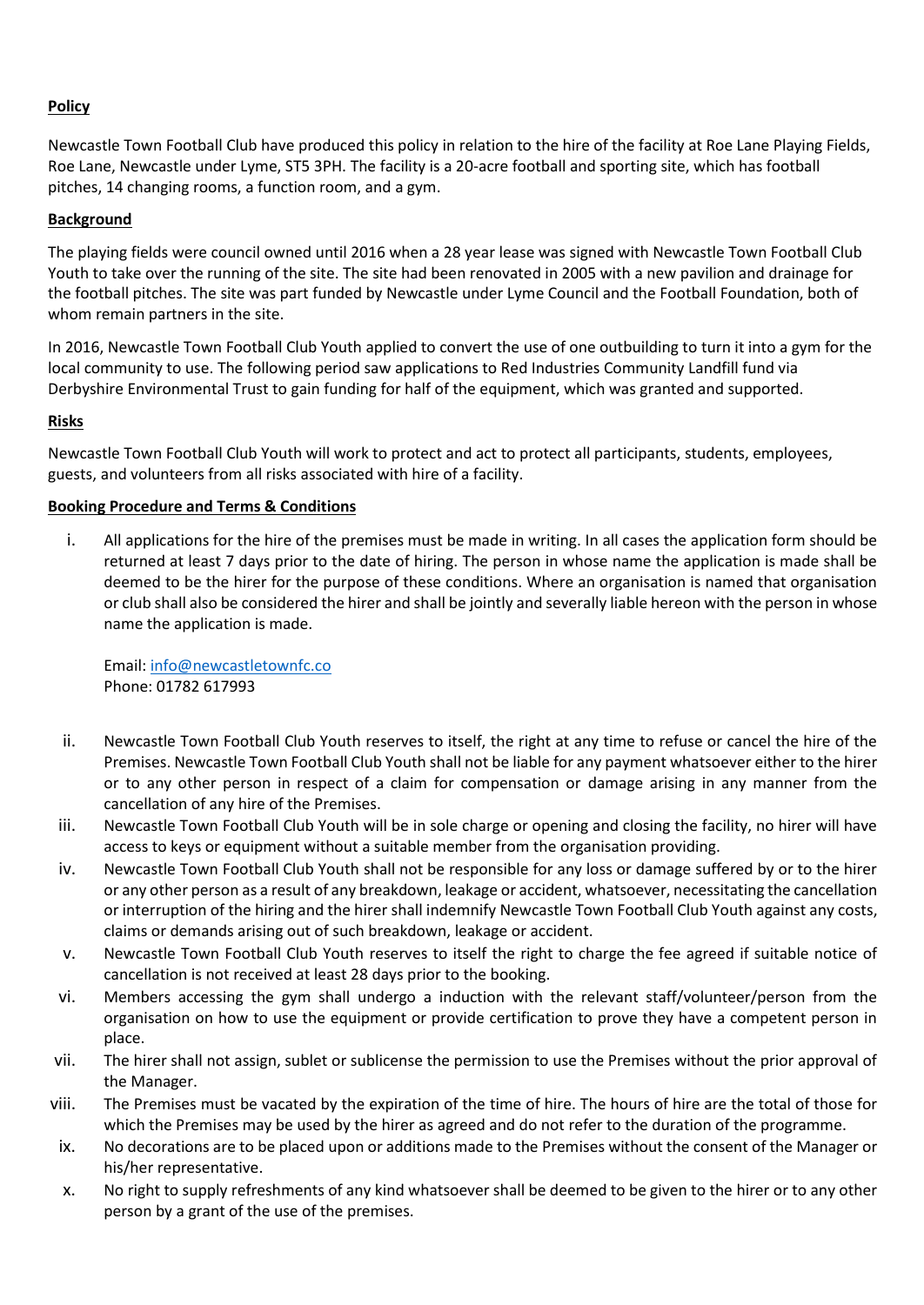- xi. No intoxicating liquor shall be brought upon the premises.
- xii. Newcastle Town Football Club Youth does not accept any responsibility with respect to the sale or collection of monies on behalf of the hirer.
- xiii. The Fee as specified overleaf shall be paid for the Premises at least seven days prior to the date of booking, and within 30 days of the invoice.
- xiv. The fee, unless specially stated to the contrary, is for the use of the Premises, and the fee also covers heating and lighting, the normal preparation and reinstatement of the Premises and accessories and the normal service of the attendants under the direction of the Manager or his/her representative, but do not include any extraordinary work, service or attendance which must be provided by and at the cost of the hirer.
- xv. The hirer must not affix any notices anywhere within the Premises, without the prior consent of the Manager.
- xvi. The hirer is responsible for ensuring themselves and all of their users are aware of the College Coronavirus (COVID19) Charter and adhere to all points contained within this document.

#### **Opening Times**

• Football Pitches

| <b>Time</b>                                          | Monday | Tuesday   | Wednesday | Thursday  | Friday | Saturday  | Sunday    |
|------------------------------------------------------|--------|-----------|-----------|-----------|--------|-----------|-----------|
| AM (9am<br>onwards)                                  | Closed | Closed    | Available | Closed    | Closed | Available | Available |
| PM (12<br>noon<br>onwards)                           | Closed | Closed    | Available | Closed    | Closed | Available | Available |
| Evening<br>(note only<br>during<br>Summer<br>Months) | Closed | Available | Available | Available | Closed | Closed    | Closed    |

• Room Hire

| <b>Time</b>                                          | <b>Monday</b>    | Tuesday                 | Wednesday               | Thursday  | Friday | Saturday                | Sunday           |
|------------------------------------------------------|------------------|-------------------------|-------------------------|-----------|--------|-------------------------|------------------|
| AM (9am<br>onwards)                                  | Not<br>available | <b>Not</b><br>available | <b>Not</b><br>available | Available | Closed | Not<br>available        | Not<br>available |
| PM (12<br>noon<br>onwards)                           | Not<br>available | <b>Not</b><br>available | Not<br>available        | Closed    | Closed | <b>Not</b><br>available | Not<br>available |
| Evening<br>(note only<br>during<br>Summer<br>Months) | Not<br>available | Available               | Available               | Available | Closed | Closed                  | Closed           |